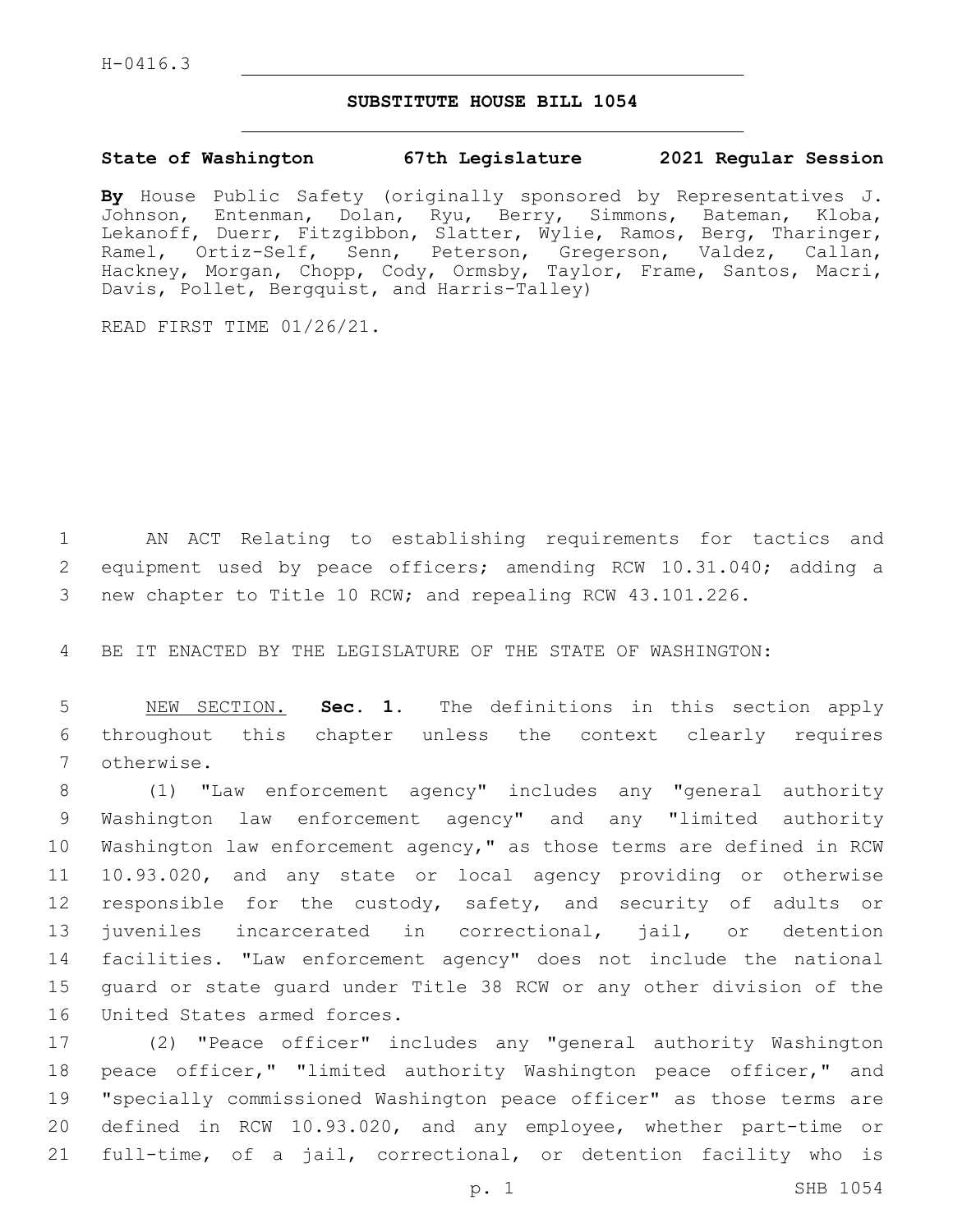responsible for the custody, safety, and security of adult or 2 juvenile persons confined in the facility.

 NEW SECTION. **Sec. 2.** (1) A peace officer may not use a chokehold or neck restraint on another person in the course of his or her duties as a peace officer.

 (2) Any policies pertaining to the use of force adopted by law enforcement agencies must be consistent with this section.

(3) For the purposes of this section:8

 (a) "Chokehold" refers to any tactic in which direct pressure is applied to a person's trachea or windpipe or any other tactic 11 intended to restrict another person's airway.

 (b) "Neck restraint" refers to any vascular neck restraint or similar restraint, hold, or other tactic in which pressure is applied to the neck for the purpose of constricting blood flow.

 NEW SECTION. **Sec. 3.** (1) A peace officer may not use a police dog for the purpose of arresting or apprehending another person.

 (2) A law enforcement agency authorizing the use of police dogs shall adopt policies consistent with this section.

 NEW SECTION. **Sec. 4.** (1) A law enforcement agency may not purchase, acquire, use, or authorize its peace officers or other employees to use tear gas for any purpose.

 (2) For the purposes of this section, "tear gas" refers to chloroacetophenone (CN), O-chlorobenzylidene malononitrile (CS), and any similar chemical irritant dispersed in the air for the purpose of producing temporary physical discomfort or permanent injury, except "tear gas" does not include oleoresin capsicum (OC).

 NEW SECTION. **Sec. 5.** (1) A law enforcement agency may not acquire or use any military equipment. Any law enforcement agency in possession of military equipment as of the effective date of this section shall return the equipment to the federal agency from which it was acquired, if applicable, or destroy the equipment by December 31, 2022.

 (2) For the purposes of this section, "military equipment" means firearms and ammunition of .50 caliber or greater, machine guns, silencers, armed helicopters, armed or armored drones, armed vessels, armed vehicles, armed aircraft, tanks, mine resistant ambush

p. 2 SHB 1054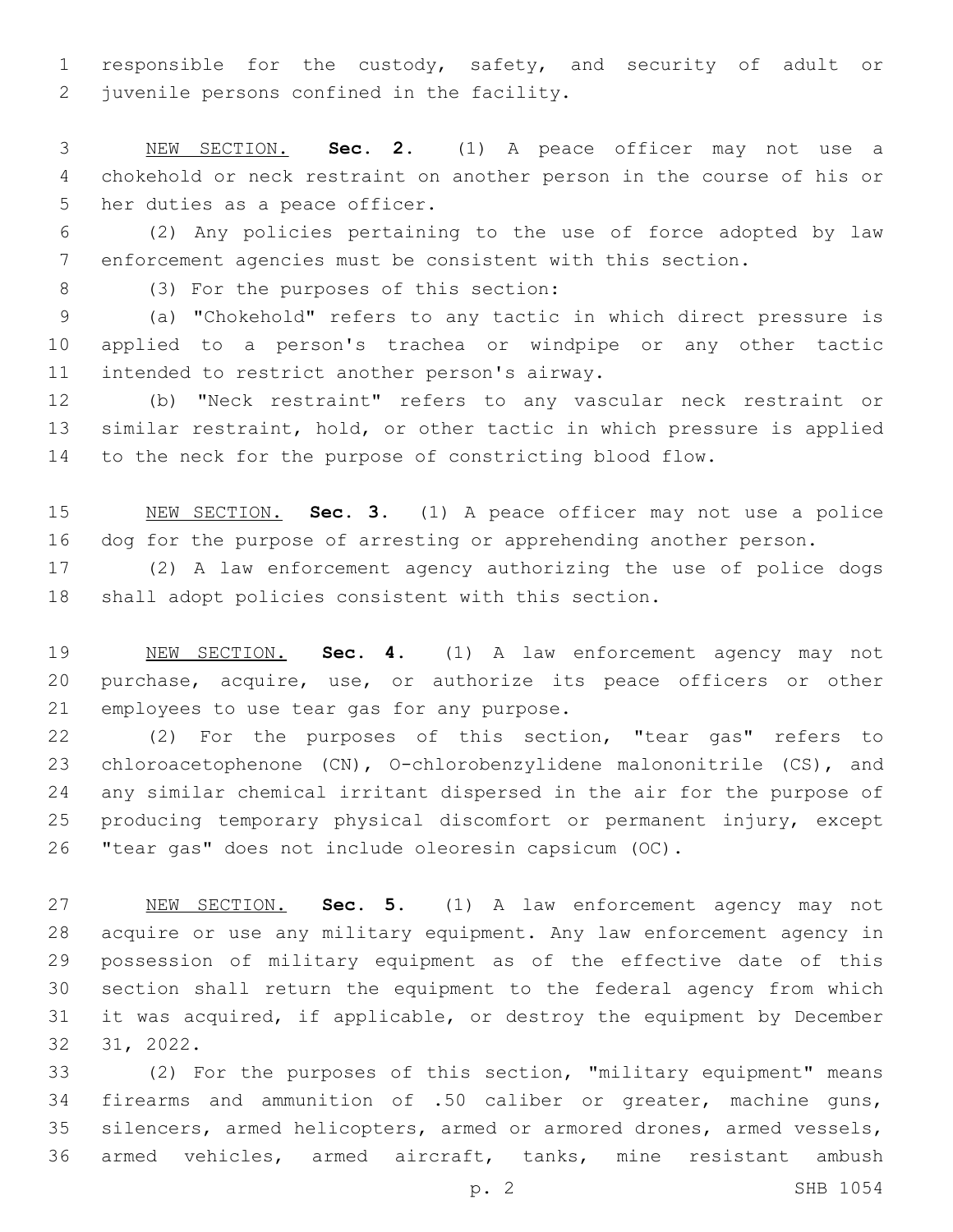protected vehicles, long range acoustic hailing devices, rockets, rocket launchers, bayonets, grenades, grenade launchers, missiles, directed energy systems, and electromagnetic spectrum weapons.

 (3) This section does not prohibit a law enforcement agency from participating in a federal military equipment surplus program, provided that any equipment acquired through the program does not constitute military equipment. This may include, for example: Medical 8 supplies; hospital and health care equipment; office supplies, 9 furniture, and equipment; school supplies; warehousing equipment; unarmed vehicles and vessels; conducted energy weapons; public 11 address systems; scientific equipment; and protective gear and 12 weather gear.

 NEW SECTION. **Sec. 6.** All law enforcement agencies shall adopt policies and procedures to ensure that uniformed peace officers while on duty and in the performance of their official duties are reasonably identifiable. For purposes of this section, "reasonably identifiable" means that the peace officer's uniform clearly displays the officer's name or other information that members of the public can see and the agency can use to identify the peace officer.

 NEW SECTION. **Sec. 7.** (1) A peace officer may not engage in a vehicular pursuit, unless:

 (a) There is probable cause to believe that a person in the vehicle has committed or is committing a violent offense or sex offense, as those terms are defined in RCW 9.94A.030;

 (b) The pursuit is necessary for the purpose of identifying or 26 apprehending the person;

 (c) Under the circumstances, the safety risks of failing to apprehend or identify the person are considered to be greater than 29 the safety risks associated with the vehicular pursuit;

 (d) The officer has received authorization to engage in the 31 pursuit from a supervising officer; and

 (e) There is supervisory control of the pursuit, and the supervisor considers relevant factors affecting public safety, such as whether there are minors present in the vehicle.

 (2) A peace officer may not fire a weapon upon a moving vehicle unless necessary to protect against an imminent threat of serious physical harm resulting from the operator's or a passenger's use of a deadly weapon. For the purposes of this subsection, a vehicle is not